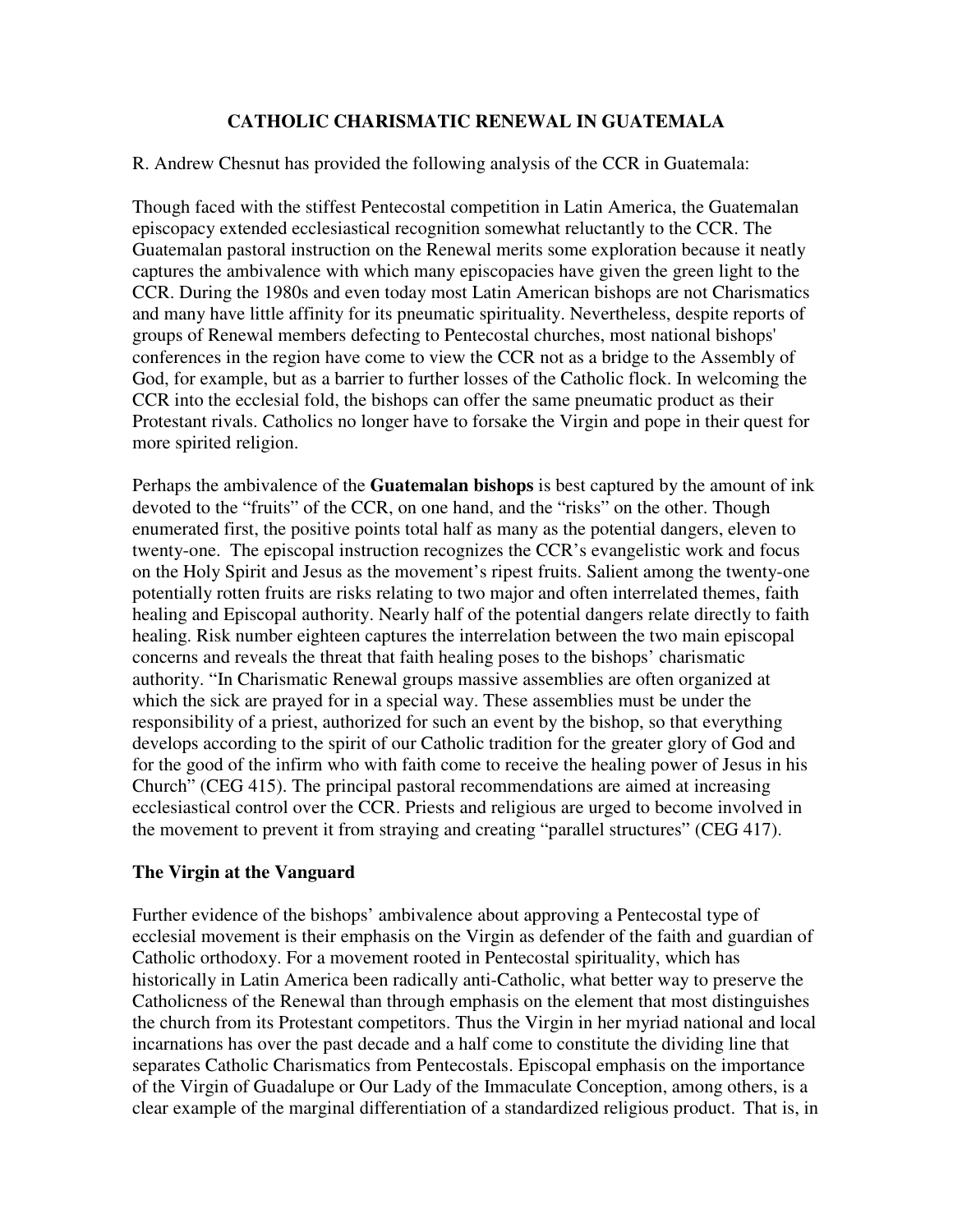the figure of the Virgin, the church's chief religious producers offer an appealing variant of the pneumatic spirituality shared by both Catholic Charismatics and Pentecostals. Without the Mother of God to differentiate their brand of charismatic spirituality from that of their Protestant rivals only the pontiff is left to guard the bridge leading to Pentecostalism.

Thus in their episcopal recognition of the Guatemalan CCR, the bishops attempt to place the Virgin at the center of the movement. Even before mentioning the positive and negative aspects of the Renewal, the episcopacy devotes an entire section of the instruction to the Virgin's role in the movement. In their opening statement, the bishops remind Charismatics that Pope John Paul II wants Mary to be at the heart of the Renewal since she is the one best equipped to guide and direct the movement (CEG 410). This point is then reiterated in the section on pastoral recommendations in which the Virgin is presented as the "guarantee of orthodoxy…in face of the danger of the certain influence of non-Catholic currents…" (CEG 418-419). Finally, the bishops conclude their pastoral instruction on the Renewal by imploring the Mother of God to ensure faithfulness to the Holy Spirit and the church. "And may Mary, full of grace, help us all to be truly faithful to the Holy Spirit and to support her inspiration for a renewal of our church" (CEG 420).

"A Preferential Option for the Spirit: The Catholic Charismatic Renewal in Latin America's New Religious Economy," a paper delivered at the 2000 meeting of the Latin American Studies Association, Hyatt Regency Miami, March 16-18, 2000.

"A Preferential Option for the Spirit: The Catholic Charismatic Renewal in Latin America's New Religious Economy" by R. Andrew Chesnut. *Latin American Politics and Society*, Vol. 45, No. 1 (Spring, 2003), pp. 55-85. Available at: <http://www.jstor.org/pss/3177063>

# **Competitive Spirits: Latin America's New Religious Economy (Paperback)**

by [R. Andrew Chesnut](http://www.amazon.co.uk/exec/obidos/search-handle-url?%5Fencoding=UTF8&search-type=ss&index=books-uk&field-author=R.%20Andrew%20Chesnut) (Author) "Latin America's religious revolution continues to radically transform the spiritual economy of the most Catholic region in the world ..."

- **Paperback:** 200 pages
- **Publisher:** OUP USA; New edition (25 Jan 2007)
- **Language** English
- **ISBN-10:** 0195314867
- **ISBN-13:** 978-0195314861

## **Reviews**

"This boldly argued book is the best statement available to date of the political economy model as applied to the study of religious change in Latin America. The author provides a wealth of data on the emergence and extraordinary growth of pneumacentric (spiritcentered) religions in Latin America. A significant book, with a powerful argument, convincing results, and a range of operational concepts that the author applies very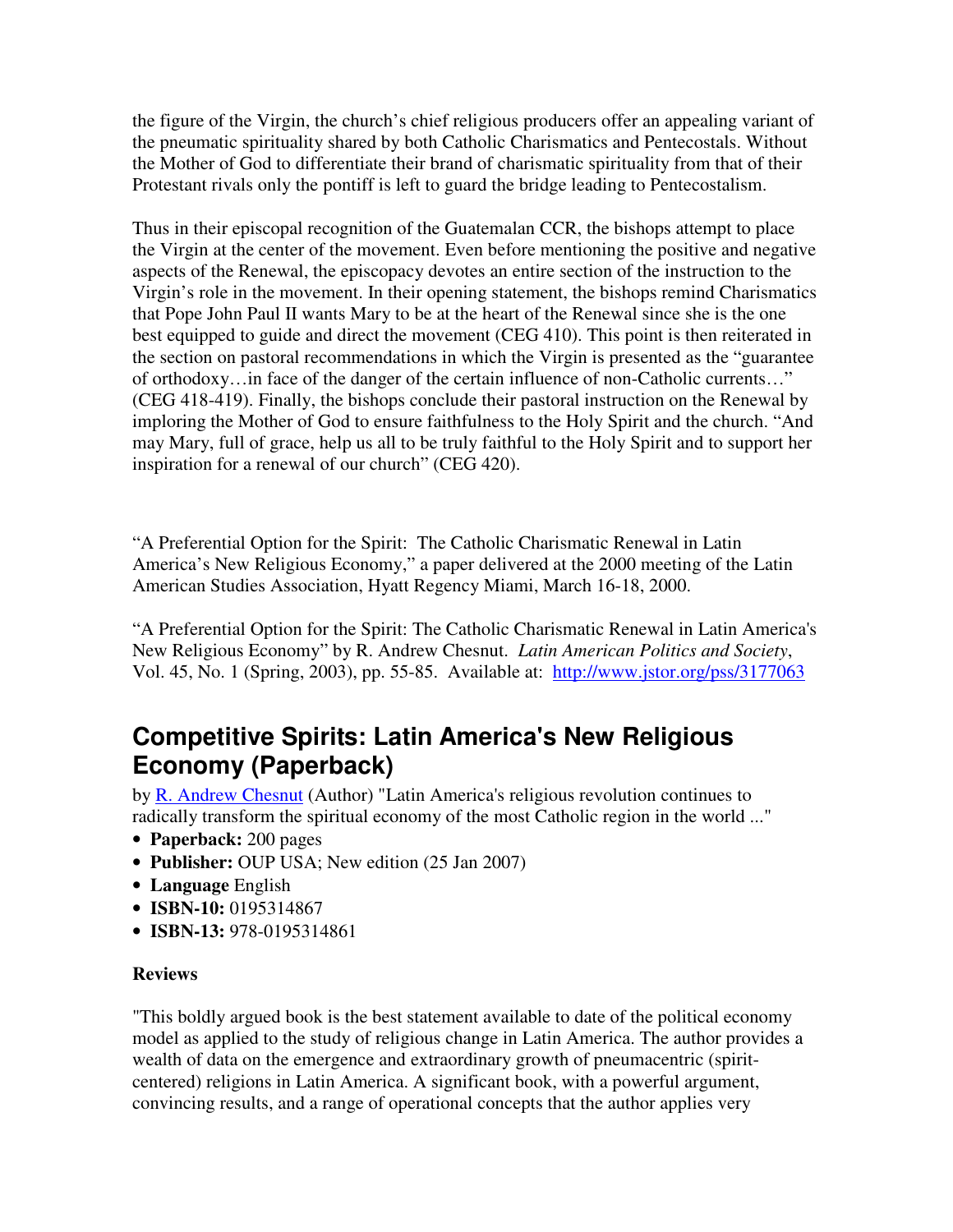effectively to explain a range of phenomena in a unified and consistent way."-- Journal for the Scientific Study of Religion

"This is a bold, meticulous, and highly provocative study of Latin America's free-market religious economy. In identifying a high level of 'consumer demand for spirit-centered religion, ' Chesnut has employed a dynamic and controversial model for understanding the reasons behind the rapid growth of Pentecostalism, Catholic Charismatic Renewal, and the religions of the African diaspora in Latin America during recent decades. This is rich, engaging, and important study that should provide grist for scholarly debate for some time to come."--Virginia Garrard-Burnett, Teresa Lozano Long Institute of Latin American Studies, University of Texas, Austin

"Andrew Chesnut has written the must-read book on Latin American religion. The theoretical insights and empirical depth of this work are simply astounding. While specifically concerned with Brazil, Mexico and Guatemala, Chesnut's conclusions about the dynamism of charismatic religious movements extend well beyond these geographical confines. Indeed, anyone interested in contemporary religious movements will find this book indispensable."--Anthony Gill, author of Rendering Unto Caesar: The Catholic Church and the State in Latin America

"This is a very rare achievement: first rate history combined with an admirable grasp of social science, expressed in stylish prose. The result is a work of very great significance that not only describes, but helps to explain, the remarkable religious changes going on in Latin America."--Rodney Stark, University of Washington

"Chestnut's work comprises a fine analysis of the contemporary Latin American religious scene that should be read by anybody interested in this topic."--Pneuma: The Journal of the Society for Pentecostal Studies

### **Product Description**

For over four centuries the Catholic Church enjoyed a religious monopoly in Latin America in which potential rivals were repressed or outlawed. Latin Americans were born Catholic and the only real choice they had was whether to actively practice the faith. Taking advantage of the legal disestablishment of the Catholic Church between the late 1800s and the early 1900s, Pentecostals almost single-handedly built a new pluralist religious economy. By the 1950s, many Latin Americans were free to choose from among the hundreds of available religious "products," a dizzying array of religious options that range from the African-Brazilian religion of Umbanda to the New Age group known as the Vegetable Union. R. Andrew Chesnut shows how the development of religious pluralism over the past half-century has radically transformed the "spiritual economy" of Latin America. In order to thrive in this new religious economy, says Chesnut, Latin American spiritual "firms" must develop an attractive product and know how to market it to popular consumers. Three religious groups, he demonstrates, have proven to be the most skilled competitors in the new unregulated religious economy. Protestant Pentecostalism, the Catholic Charismatic Renewal, and African diaspora religions such as Brazilian Candomble